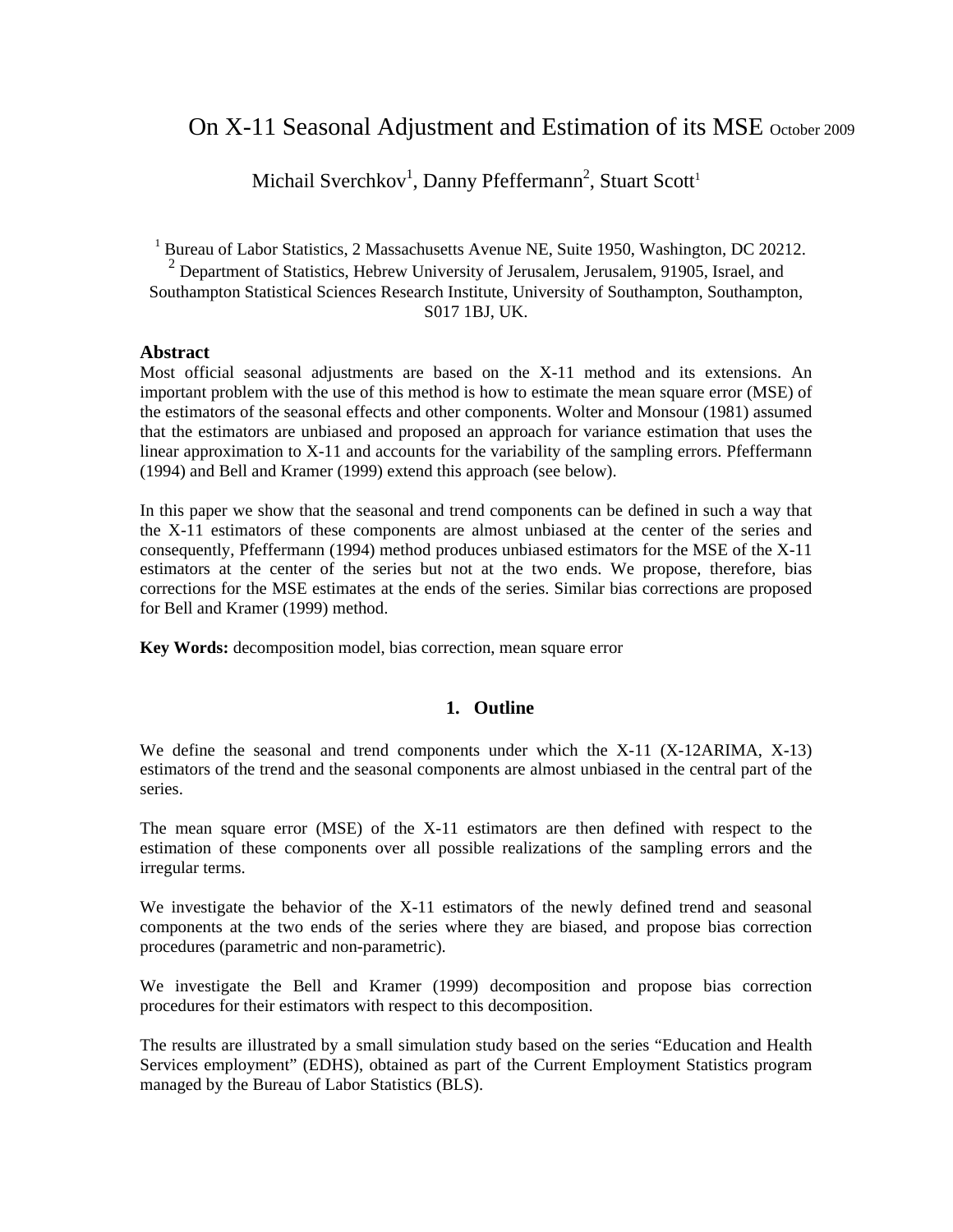#### **2. Bias, Variance and MSE of X-11 estimators and their estimation**

We begin with the usual notion that an economic time series can be decomposed into a trend or trend-cycle component  $T_t$ , a seasonal component  $S_t$ , and an irregular term,  $I_t$ ;  $Y_t = T_t + S_t + I_t$ . Here we consider for simplicity the additive decomposition but the results can be generalized to the multiplicative decomposition,  $Y_t = T_t \times S_t \times I_t$ , using similar considerations as in Pfeffermann *et al*. (1995). Typically, the data are obtained from a sample survey, such that the observed series,  $y_t$ , can be expressed as the sum of the population series,  $Y_t$ , plus a sampling error,  $\varepsilon_t$ . Define  $e_t = I_t + \varepsilon_t$  to be the combined error. Without loss of generality we assume that the series started at time  $-\infty < t_{start} < 1$  but y<sub>t</sub> is observed only for  $t = 1,...,N$ , such that

$$
y_t = Y_t + \varepsilon_t = T_t + S_t + e_t, \quad t = \underbrace{t_{start},...,0}_{unobserved}, \underbrace{1,...,N}_{y_t - observed}, \underbrace{N+1,...,\infty}_{unobserved}.
$$
 (1)

**Assumptions:** We assume, in addition, that  $S_{t_{start}}$  and  $T_{t_{start}}$  are fixed (although unknown),  $E(T_t + S_t)^2 < \infty$  if  $t_{start} < t < \infty$ ;  $e_t$  and  $(S, T)$  are independent where  $(\mathbf{S}, \mathbf{T}) = \{ (S_i, T_i), t = t_{\text{start}}, ..., \infty \}$ ;  $E(e_i) = 0$  and  $Var(e_i) < \infty$ .

The X-11 program applies a sequence of moving averages or linear filters to the observed series. Thus, the X-11 estimators of the trend and the seasonal components can be approximated as, 1

$$
\hat{S}_t = \sum_{k=-N+t}^{t-1} w_{kt}^S y_{t-k}, \quad \hat{T}_t = \sum_{k=-N+t}^{t-1} w_{kt}^T y_{t-k}, \tag{2}
$$

 $t = 1, \ldots, N$ . Moreover, at the central part of the series the filters are symmetric and timeinvariant,  $w_{kt}^{S} = w_{kt}^{S}$ ,  $w_{-k}^{S} = w_{kt}^{S}$ , for  $a_{S} \le t \le N - a_{S}$ ,  $w_{kt}^{T} = w_{kt}^{T}$ ,  $w_{-k}^{T} = w_{kt}^{T}$ , for  $a_{T} \le t \le N - a_{T}$ , where the filters  $w_{kt}^{S}$  and  $w_{kt}^{T}$  are defined by the X-11 program options for the given time interval where  $a_s$ ,  $a_r$  are likewise defined by the X-11 program options;  $2a_s + 1$  and  $2a_r + 1$  correspond to the length of the filters so that  $w_k^T = w_k^T = 0$  if  $k \notin [-a_T, a_T]$ ,  $w_k^S = w_k^S = 0$  if  $k \notin [-a_S, a_S]$ . Whatever t,  $w_{kt}^T = w_{kt}^S = 0$  if  $t - k \notin [1, ..., N]$ . To simplify summation indexes, we denote for a given series Z,  $\sum w_{i}^C Z_{i-k} = \sum w_{i}^C Z_{i-k}$  and  $:w_{kt}^C \neq 0$  $\sum_{k} w_{kt}^{C} Z_{t-k} = \sum_{k:w_{kt}^{C} \neq 0} w_{kt}^{C} Z_{t-k}$  $w_{kt}^{C}Z_{t-k} = \sum w_{kt}^{C}Z_{t-k}$  $\sum_{k} w_{kt}^{C} Z_{t-k} = \sum_{k: w_{kt}^{C} \neq 0} w_{kt}^{C} Z_{t-k}$  and  $\sum_{k} w_{k}^{C} Z_{t-k} = \sum_{k: w_{k}^{C} \neq 0} w_{kt}^{C} Z_{t-k}$  $\sum_{k} w_k^C Z_{t-k} = \sum_{k: w_k^C \neq 0} w_{kt}^C Z_{t-k}$  $w_k^C Z_{t-k} = \sum w_{kt}^C Z_{t-k}$  $\sum_k w^C_k Z_{t-k} = \sum_{k: w^C_k \neq 0} w^C_{kt} Z_{t-k} ,\ C = S \text{ or } T .$ 

**Remark 1.** X-11 and its extensions, like X-12ARIMA and X-13 include also "non-linear" operations such as the identification and estimation of ARIMA models and the identification and gradual replacement of extreme observations. We assume that the time series under consideration is already corrected for outliers. The effects of the identification and non-linear estimation of ARIMA models are generally minor, see, e.g., Pfeffermann *et al*. (1995) and Pfeffermann *et al*. (2000).

Assuming that 
$$
t_{start} < min(-a_s, -a_\tau)
$$
, define,  $S_t^{x^{11}} = \sum_k w_k^S (T_{t-k} + S_{t-k})$ ,  $T_t^{x^{11}} = \sum_k w_k^T (T_{t-k} + S_{t-k})$ ,

such that  $S_t^{x+1}$  and  $T_t^{x+1}$  are the outputs when applying the symmetric filters to the signal of the infinite series at time point *t*,  $t = 1,..., N$ . Note that (1) and the assumptions imply that  $S_t^{x+1} = E[\hat{S}_t | S, T]$  for  $a_s \le t \le N - a_s$ ,  $T_t^{x+1} = E[\hat{T}_t | S, T]$  for  $a_t \le t \le N - a_t$  which in turn imply the following result.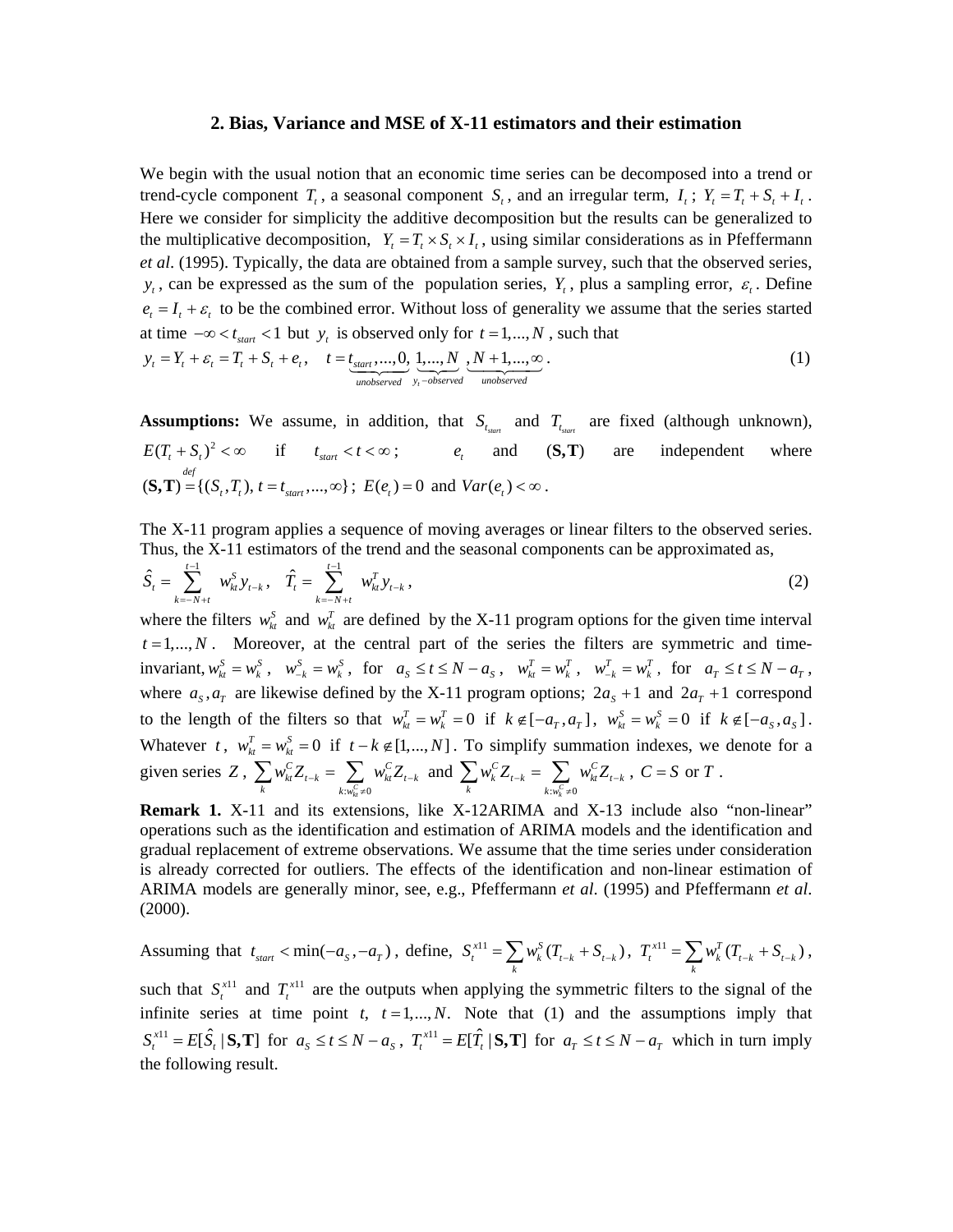**Result 1.** Let  $e_t^{x11} = y_t - T_t^{x11} - S_t^{x11}$ . Then, X-11 decomposes the observed series into the 'X-11trend'  $T_t^{\text{x11}}$ , the 'X-11-seasonal component'  $S_t^{\text{x11}}$ , and the 'X-11 error',  $e_t^{\text{x11}}$ ;

$$
y_t = T_t^{x+1} + S_t^{x+1} + e_t^{x+1}.
$$
 (3)

At the center part of the series,  $\max(a_s, a_r) \le t \le N - \max(a_s, a_r)$ , the X-11 estimators of the trend and the seasonal components are almost unbiased with respect to the decomposition (3).

**Remark 2.** The decomposition defined by (3) into a seasonal component, a trend component and an error term is clearly not unique; see, for example, the discussion in Hilmer and Tiao (1982). Bell and Kramer (1999) use a similar decomposition: they define the "target" of the seasonal adjustment as the adjusted series that would be obtained if there is no sampling error and there are sufficient data before and after the time points of interest for the application of the symmetric filter (Bell and Kramer 1999, page 15). Thus, the Bell and Cramer seasonal and trend components are defined as,  $S_t^{B-K} = \sum_k w_k^S (T_{t-k} + S_{t-k} + I_{t-k})$ ,  $T_t^{B-K} = \sum_k w_k^T (T_{t-k} + S_{t-k} + I_{t-k})$ . The difference between (3) and the Bell and Kramer (1999) decomposition is therefore that the latter

decomposition considers the irregular term as a part of the signal. As a result, the MSE of the X-11 estimators of the components defined by the decomposition (3) is generally higher than the MSE of the X-11 estimators of the components defined by the Bell and Kramer decomposition.

The bias, variance and MSE of the X-11 estimators with respect to decomposition (3), conditional on the true components **S**, **T** are obtained as follows:

$$
Bias[\hat{S}_t | \mathbf{S}, \mathbf{T}] = E[\hat{S}_t - S_t^{\text{x11}} | \mathbf{S}, \mathbf{T}] = \sum_k (w_{ki}^S - w_{ki}^S)(T_{t-k} + S_{t-k}).
$$
\n
$$
Var[\hat{S}_t | \mathbf{S}, \mathbf{T}] = E\{[\sum_k w_{ki}^S y_{t-k} - E(\sum_k w_{ki}^S y_{t-k} | \mathbf{S}, \mathbf{T})]^2 | \mathbf{S}, \mathbf{T}\} =
$$
\n
$$
F[\{\mathbf{\sum} w_{ki}^S (y_i - S_i - T_i)\}^2 | \mathbf{S}, \mathbf{T}\}^1] = F[(\sum w_{ki}^S e_i)^2 | \mathbf{S}, \mathbf{T}]
$$
\n(5)

$$
E\left\{\left[\sum_{k} w_{kt}^{S} (y_{t-k} - S_{t-k} - T_{t-k})\right]^{2} \mid \mathbf{S}, \mathbf{T}\right\} = E\left[\left(\sum_{k} w_{kt}^{S} e_{t-k}\right)^{2} \mid \mathbf{S}, \mathbf{T}\right].
$$
\n
$$
MSEF\hat{\mathbf{S}} = E\left\{\hat{\mathbf{S}} - \mathbf{S}^{x|1}\right\}^{2} + \mathbf{S} \cdot \mathbf{T} \cdot \mathbf{S} \cdot \mathbf{T} + E\hat{\mathbf{S}}^{x} + \mathbf{S}^{x} \cdot \mathbf{T} \cdot \mathbf{S} \cdot \mathbf{T} \cdot \mathbf{T} \cdot \mathbf{S} \cdot \mathbf{T} \cdot \mathbf{T} \cdot \mathbf{S} \cdot \mathbf{T} \cdot \mathbf{T} \cdot \mathbf{T} \cdot \mathbf{T} \cdot \mathbf{T} \cdot \mathbf{T} \cdot \mathbf{T} \cdot \mathbf{T} \cdot \mathbf{T} \cdot \mathbf{T} \cdot \mathbf{T} \cdot \mathbf{T} \cdot \mathbf{T} \cdot \mathbf{T} \cdot \mathbf{T} \cdot \mathbf{T} \cdot \mathbf{T} \cdot \mathbf{T} \cdot \mathbf{T} \cdot \mathbf{T} \cdot \mathbf{T} \cdot \mathbf{T} \cdot \mathbf{T} \cdot \mathbf{T} \cdot \mathbf{T} \cdot \mathbf{T} \cdot \mathbf{T} \cdot \mathbf{T} \cdot \mathbf{T} \cdot \mathbf{T} \cdot \mathbf{T} \cdot \mathbf{T} \cdot \mathbf{T} \cdot \mathbf{T} \cdot \mathbf{T} \cdot \mathbf{T} \cdot \mathbf{T} \cdot \mathbf{T} \cdot \mathbf{T} \cdot \mathbf{T} \cdot \mathbf{T} \cdot \mathbf{T} \cdot \mathbf{T} \cdot \mathbf{T} \cdot \mathbf{T} \cdot \mathbf{T} \cdot \mathbf{T} \cdot \mathbf{T} \cdot \mathbf{T} \cdot \mathbf{T} \cdot \mathbf{T} \cdot \mathbf{T} \cdot \mathbf{T} \cdot \mathbf{T} \cdot \mathbf{T} \cdot \mathbf{T} \cdot \mathbf{T} \cdot \mathbf{T} \cdot \mathbf{T} \cdot \mathbf{T} \cdot \mathbf{T} \cdot \mathbf{T} \cdot \mathbf{T} \cdot \mathbf{T} \cdot \mathbf{T} \cdot \mathbf{T} \cdot \mathbf{T} \cdot \mathbf{T} \cdot \mathbf{T} \cdot \mathbf{T} \cdot \mathbf
$$

$$
MSE[\hat{S}_t] = E[(\hat{S}_t - S_t^{x1})^2 | \mathbf{S}, \mathbf{T}] = Var[\hat{S}_t | \mathbf{S}, \mathbf{T}] + Bias^2[\hat{S}_t | \mathbf{S}, \mathbf{T}].
$$
\n(6)

Similar expressions are obtained for the trend estimator.

By (5), the variance of the X-11 estimator of the seasonal component is a linear combination of the covariances,  $Cov(e_t, e_k | T, S)$ ,  $t, k = 1, ..., N$ . Following Pfeffermann (1994), let  $R_t = y_t - \hat{S}_t - \hat{T}_t = \sum_k a_{kt} y_{t-k}$ ,  $a_{0t} = 1 - w_{0t}^S - w_{0t}^T$ ,  $a_{kt} = -w_{kt}^S - w_{kt}^T$ ,  $k \neq 0$ , define the linear

approximation of the X-11 irregular term. Then,

$$
Var(R_i | \mathbf{T}, \mathbf{S}) = E\{ \left[ \sum_k a_{ki} (y_{t-k} - E(y_{t-k} | \mathbf{T}, \mathbf{S})) \right]^2 | \mathbf{T}, \mathbf{S} \} = Var(\sum_k a_{ki} e_{t-k} | \mathbf{T}, \mathbf{S}),
$$
  
\n
$$
Cov(R_i, R_m | \mathbf{T}, \mathbf{S}) = Cov(\sum_k a_{ki} e_{t-k}, \sum_k a_{km} e_{m-k} | \mathbf{T}, \mathbf{S}) = \sum_k \sum_l a_{kl} a_{lm} Cov(e_{t-k}, e_{m-l} | \mathbf{T}, \mathbf{S}).
$$
 (7)

It follows from (7) that  $v_{tm} = Cov(e_t, e_m | \mathbf{S}, \mathbf{T})$ ,  $t, m = 1, ..., N$ , and  $u_{tm} = Cov(R_t, R_m | \mathbf{S}, \mathbf{T})$ ,  $t, m = 1, \ldots, N$ , are related by the system of linear equations,

$$
\mathbf{U} = D\mathbf{V} \tag{8}
$$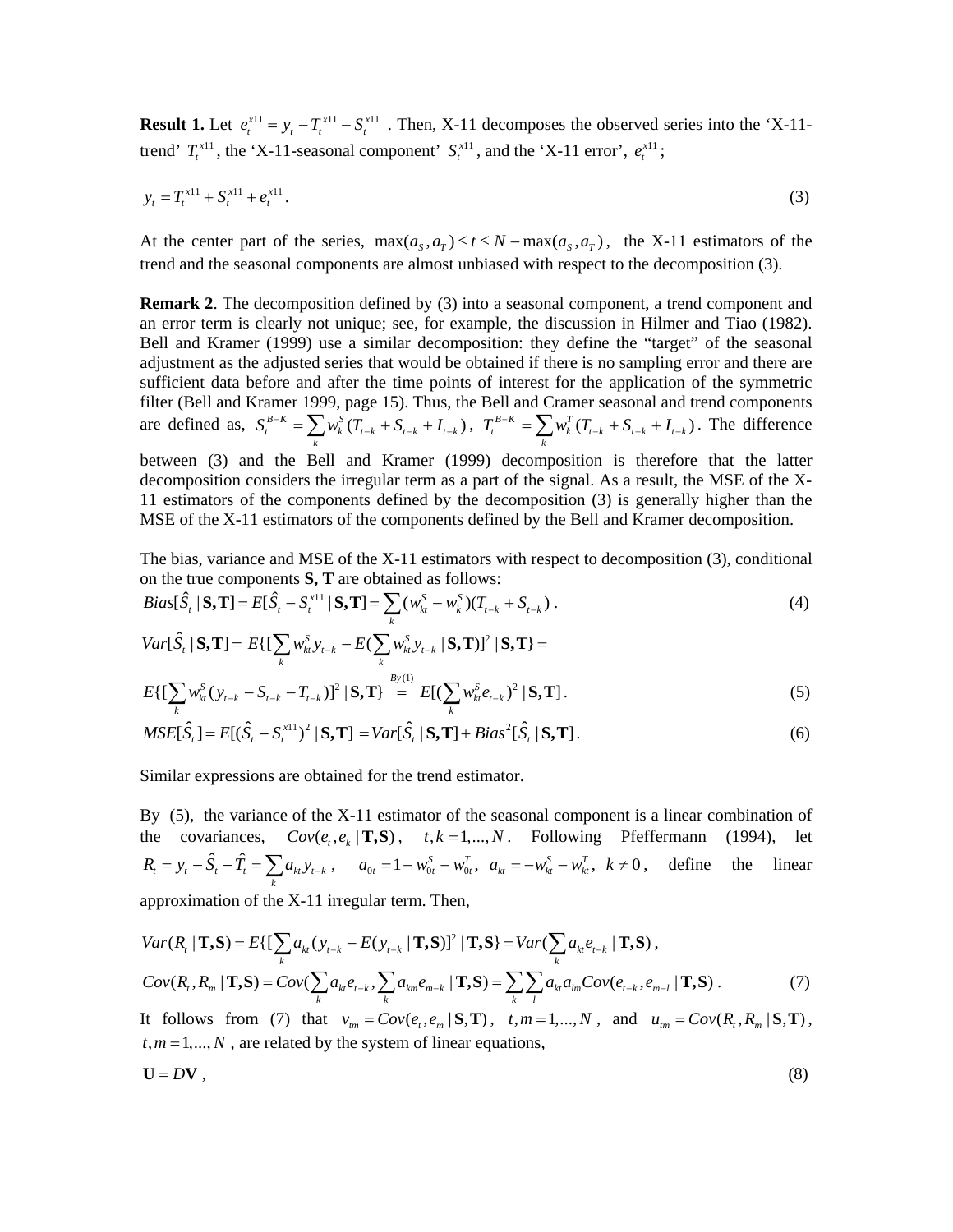where the matrix *D* is defined by the weights  $a_k$ ,  $t, k = 1,..., N$  through (7), see Pfeffermann (1994) for details. Since the X-11 irregulars,  $R<sub>t</sub>$ , are observed for  $t = 1,...,N$ , (and, by the assumptions  $e_t$  is independent of the true trend and the seasonal components),  $Cov(R_t, R_k | S, T)$ can be estimated from the observed irregulars, at least at the central part of the series,  $t = t^*$ , *t*,  $N - t^*$  for some  $t^* > 0$ . In theory, substituting the estimates in the matrix **U** in (8) would then allow estimating  $\bf{V}$  by solving the equations ( $\bf{D}$  is known). However, the number of equations in (8) for  $t = t^*$ ,..., $N - t^*$  is smaller than the number of unknown covariates  $v_{tm} = Cov(e_t, e_m | S, T)$ , and therefore (8) can not be solved directly and the solution is very unstable. A possible way to overcome this problem is by assuming that the covariances  $v_{ik}$  are negligible (and hence set to zero) for  $|t - k| > C$  for some constant *C*, which allows then to solve the reduced set of equations obtained from (8). See Pfeffermann (1994), Pfeffermann and Scott (1997) and Chen *et al*. (2003), for different approaches to estimation of **U** and **V** .

**Remark 3**. Pfeffermann (1994) developed his variance estimators under the Postulate:  $\sum a_{kt} (S_{t-k} + T_{t-k}) \ge 0$  at the center of the series. Although this assumption seems to hold approximately in practice, it is essentially impossible to test it. Note that this Postulate implies that  $(T, S) = (T^{x11}, S^{x11})$  at the center of the series, which is not generally true, see the results of the simulation study below. On the other hand, as shown above, Pfeffermann (1994) method produces consistent estimators for the variance defined by (5). *k*

Estimation of the MSE of the X-11 estimators is complicated. The error term,  $e_t$ , can usually be assumed to be independent of the true trend and the seasonal components, and therefore the variance in (5) does not depend on the signal. On the other hand, by (4), the bias of the estimator is a function of  $S$ ,  $T$  and its value depends on the particular realization of the signal. Estimating the bias requires strict model assumptions that could be hard to validate. Thus, instead of estimating the MSE given the trend and the seasonal components, we propose to estimate instead the expected MSE,

$$
E\{MSE[\hat{S}_t]\} = E\{E[(\hat{S}_t - S_t^{x(1)})^2 | \mathbf{S}, \mathbf{T}]\} = E\{Var[\hat{S}_t | \mathbf{S}, \mathbf{T}]\} + E\{Bias^2[\hat{S}_t | \mathbf{S}, \mathbf{T}]\}.
$$
 (9)

Note that  $E\{MSE[\hat{S}_t]\}$  can be considered as the best predictor of  $MSE[\hat{S}_t]$  under a square loss function. Assuming that the error term,  $e_t$  is independent of the true trend and the seasonal components, the first term in (9) does not depend on the signal and therefore it can be estimated by use of Pfeffermann (1994) method. Denote this estimate by  $\hat{V}^{x11}$ . In what follows we consider four estimators of  $E\{MSE[\hat{S},]\}\$ , two parametric estimators and two non-parametric estimators.

## $1<sup>st</sup>$  parametric bootstrap estimator of  $E\{MSE[\hat{S}_{i}]\}$ .

(a) Fit a parametric model to the original series and estimate the parameters of the separate models identified for the trend, the seasonal component, the irregular term and the sampling errors (see Scott 2009 and Step 1 – Step 3 of the following simulation study for the details). (b) Generate *B* series,  $y^b$ ,  $b = 1,..., B$ , each of sufficient length for applying the symmetric filters to the central *N* time points by independently generating the four component series, and store the generated series together with the trend and the seasonal components. For each of the generated series compute the difference between X-11 estimate and X-11 signal,  $D_i^b = \sum_k w_{ki}^S y_{i-k}^b - \sum_k w_k^S (T_{i-k}^b + S_{i-k}^b).$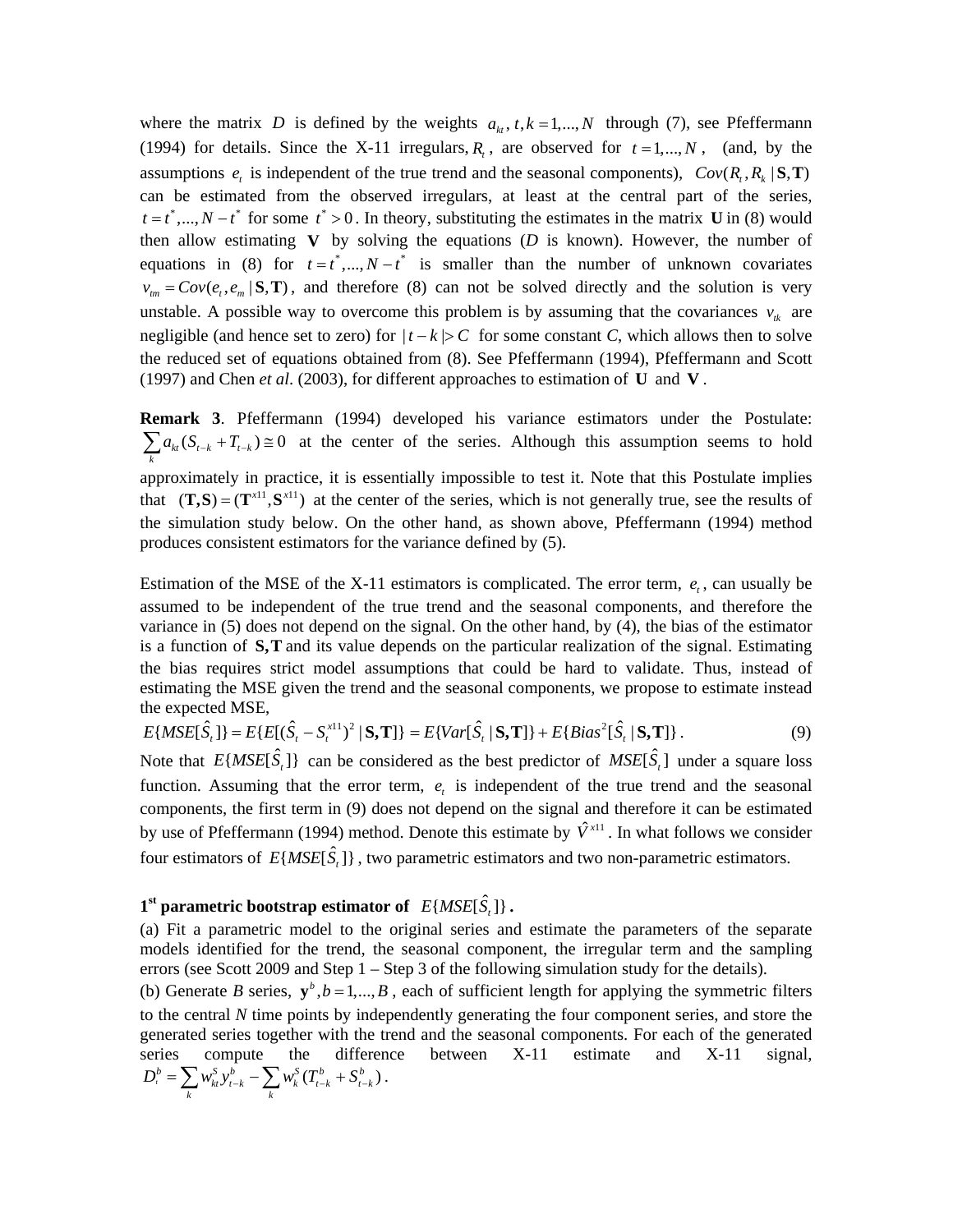(c) Estimate 
$$
\hat{E}
$$
{MSE[ $\hat{S}_t$ ]} =  $\frac{1}{B} \sum_{b=1}^{B} (D_t^b)^2$ .

This procedure can also be used for estimating the expected MSE when estimating the original component defined by (1),  $E\{MSE[\hat{S}] = E\{E[(\hat{S}_{t} - S_{t})^2 | \mathbf{S}, \mathbf{T}]\}\$ . In the latter case the difference  $D_t^b$  has to be defined as,  $D_t^b = \sum_k w_{kt}^s y_{t-k}^b - S_t^b$ .

The major disadvantage of this procedure is that it requires the identification and estimation of a four components model (trend, seasonal, irregular and sample error) which, as it shown by Scott (2009), is a very challenging task unless the series is very long. Another disadvantage of this procedure is that it is "model-dependent", when the X-11 estimator is not necessarily based on models. Some protection against possible model misspecification can be achieved by the following modification of this procedure:

(a) Fit a parametric model to the original series and estimate the parameters of the separate models identified for the trend, the seasonal component, the irregular term and the sampling errors.

(b) Generate *B* series,  $y^b$ ,  $b = 1,..., B$ , each of sufficient length for applying the symmetric filters to the central *N* time points by independently generating the four component series, and store the trend and the seasonal components. For each of the generated series compute the bias,  $B_t^b = \sum_k (w_{kt}^S - w_k^S)(T_{t-k}^b + S_{t-k}^b).$ 

(c) Estimate 
$$
\hat{E}\left\{Bias^2[\hat{S}_t | \mathbf{S}, \mathbf{T}]\right\} = \frac{1}{B} \sum_{b=1}^{B} (B_t^b)^2
$$
 and estimate  $\hat{E}\{MSE[\hat{S}_t]\} = \hat{V}^{x11} + \frac{1}{B} \sum_{b=1}^{B} (B_t^b)^2$ .

The next three estimators do not require estimation of the four component decomposition model.

# $1<sup>st</sup>$  non-parametric estimator of  $E\{MSE[\hat{S}_r]\}$ .

By the previous assumptions,  
\n
$$
E[\sum_{k} w_{kt}^{S} y_{t-k} - \sum_{k} w_{k}^{S} y_{t-k}]^{2} = E\{E[\sum_{k} (w_{kt}^{S} - w_{k}^{S}) y_{t-k}]^{2} | \mathbf{T}, \mathbf{S}\}
$$
\n
$$
= E\{E[\sum_{k} (w_{kt}^{S} - w_{k}^{S}) (T_{t-k} + S_{t-k} + e_{t-k})]^{2} | \mathbf{T}, \mathbf{S}\}
$$
\n
$$
= E\{E[\sum_{k} (w_{kt}^{S} - w_{k}^{S}) (T_{t-k} + S_{t-k})]^{2} | \mathbf{T}, \mathbf{S}\} + E\{E[\sum_{k} (w_{kt}^{S} - w_{k}^{S}) e_{t-k}]^{2} | \mathbf{T}, \mathbf{S}\}
$$
\n
$$
= E\{Bias^{2}[\hat{S}_{t} | \mathbf{S}, \mathbf{T}]\} + \sum_{k} \sum_{l} (w_{kt}^{S} - w_{k}^{S}) (w_{lt}^{S} - w_{l}^{S}) Cov(e_{t-k}, e_{t-l}).
$$
\nTherefore, one can estimate the synoted square lies as

Therefore, one can estimate the expected square bias as,

$$
\hat{E}\{Bias^2[\hat{S}_t | \mathbf{S}, \mathbf{T}]\} = \max[0, \hat{E}_t^* - \sum_k \sum_l (w_{kt}^S - w_k^S)(w_{lt}^S - w_l^S)C \hat{o} v(e_{t-k}, e_{t-l})],
$$
\n(10)

where  $C \hat{o} v(e_{t-k}, e_{t-l})$  is estimated via (7) and (8) and  $\hat{E}_t^*$  is an estimate of  $E_t^* = E[\sum_k w_{kt}^S y_{t-k} - \sum_k w_{k}^S y_{t-k}]^2 = \sum_k \sum_l (w_{kt}^S - w_{k}^S)(w_{lt}^S - w_{l}^S)E(y_{t-k}y_{t-l})$  $_{t-l}$ . The latter expectation can be estimated crudely as  $\hat{E}_t^* = \sum_k \sum_l (w_{kt}^S - w_k^S)(w_{lt}^S - w_l^S) \hat{E}(y_{t-k}^S y_{t-l}),$  where

 $|b-a|$  $\hat{E}(y_a y_b) = \frac{1}{N - |b - a|} \sum_{k=1}^{N - |b - a|} y_k y_{k + |b - a|}$  $E(y_a y_b) = \frac{1}{N - |b - a|} \sum_{k=1}^{n} y_k y_{k + |b - a|}$  $-|b =\frac{1}{N-|b-a|}$   $\sum_{k=1}^{\infty}$   $y_k y_{k+|b-a|}$ ,  $|b-a| \leq 2a_s$ . Recall that  $w_k^S = w_k^S = 0$  if  $k \notin [-a_s, a_s]$  and therefore  $(w_{kt}^S - w_k^S)(w_{lt}^S - w_l^S) = 0$  if  $|k - l| > 2a_s$ . Note also that  $(w_{kt}^S - w_k^S)(w_{lt}^S - w_l^S)$  decreases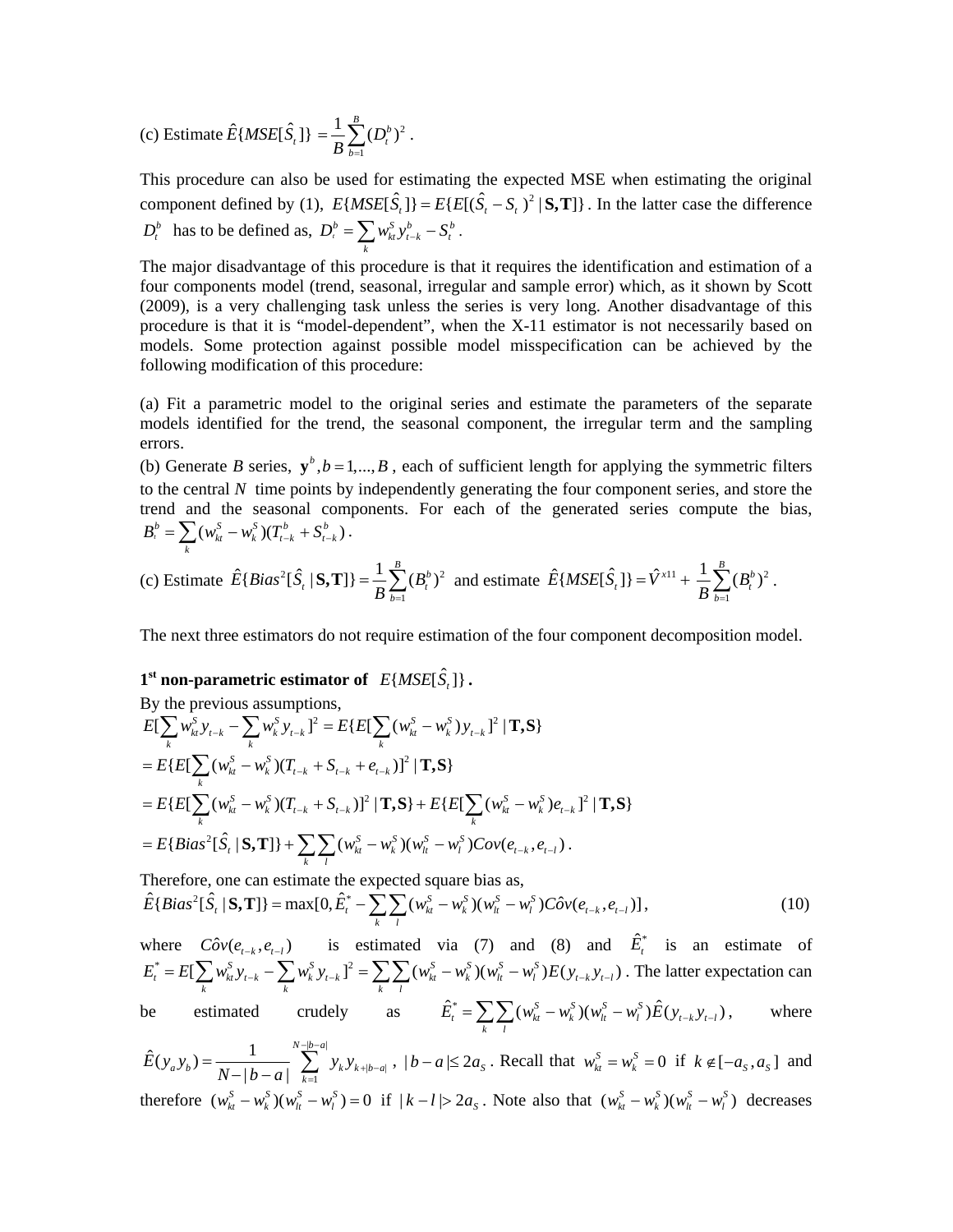as  $|k - l|$  increases, so that the main contribution to  $\hat{E}_t^*$  comes from  $\hat{E}(y_a y_b)$  with relatively small lags  $|a-b|$ . Actually, for long enough series,  $\hat{E}_t^*$  estimates the "average" square-bias rather than the square-bias at time *t*: since  $y_a y_b$  is an unbiased estimate for  $E(y_a y_b)$ ,  $\hat{E}(y_a y_b)$ is an unbiased estimate of  $|b-a|$  $\frac{1}{|b-a|} \sum_{k=1}^{N-|b-a|} E(\mathbf{y}_k \mathbf{y}_{k+|b-a|}$  $\frac{1}{N - |b - a|} \sum_{k = 1} E(y_k y_{k + |b - a|})$  $-|b \frac{1}{-|b-a|}\sum_{k=1}^{\infty}E(y_k y_{k+|b-a|})$ , and therefore  $\hat{E}_t^*$  estimates  $\sum_{i} Bias^{2}[\hat{S}_{t}^{(b)} | S, T]$ , where 1  $E(B^{-1}\sum_{b=1}^B\;Bias^2[\hat{S}^{(b)}_t\mid$  $E\{B^{-1}\sum_{\alpha} Bias^2[\hat{S}]$  $\sum_{b=1}$  *Bias*<sup>2</sup>[ $\hat{S}_{t}^{(b)}$  | **S, T**] }, where  $\hat{S}_{t}^{(b)} = \sum_{k=-N+t} w_{k}^{s}$  $\hat{S}_{t}^{(b)} = \sum_{k=-N+t}^{t-1} w_{kt}^{S} y_{t-k}^{(b)}; (y_{1}^{(b)},..., y_{N}^{(b)}) = (y_{1-b-N/2},..., y_{N-b-N/2}).$ Define the MSE estimator obtained this way as,  $\hat{E}\{MSE[\hat{S}_t]\} = \hat{V}^{x11} + \hat{E}\{Bias^2[\hat{S}_t | \mathbf{S}, \mathbf{T}]\}.$ 

# $2^{\text{nd}}$  non-parametric estimator of  $E\{MSE[\hat{S}_i]\}$ .

Another way of estimating  $E_t^*$  is based on a result of Wildi (2005, Section 5): Under suitable regularity assumptions,

$$
E_t^* = E[\sum_k w_{kt}^S y_{t-k} - \sum_k w_{t}^S y_{t-k}]^2 \cong \frac{2\pi}{N} \sum_{k=-\lfloor N/2 \rfloor}^{\lfloor N/2 \rfloor} |\Gamma(\omega_k) - \Gamma_t^*(\omega_k)|^2 I_{N}(\omega_k) = \hat{E}_t^*,
$$
\n(11)

where  $\omega_k = 2\pi k / N$ ,  $I_{\text{MV}}(\omega_k)$  denotes the periodogram of the input series computed at  $\omega_k$ ,  $\Gamma(\omega_k)$  denotes the transfer function of the symmetric filter  $w_k^S$ ,  $k = -\infty, ..., \infty$ , and  $\Gamma_t^*(\omega_k)$  denotes the transfer function of the asymmetric filter  $w_{i}^{S}$ ,  $k = -\infty, ..., \infty$ , see Wildi (2005) for the detailed definitions and the order of the approximation in (11). Note that the right-hand side of (11) is a function of the observed data and known filters and therefore can be calculated empirically.

## $2<sup>nd</sup>$  parametric bootstrap estimator of  $E\{MSE[\hat{S}_n]\}$ .

Finally, (10) can be estimated parametrically as follows:

(a) Fit a time series model to the original series  $y = (y_t, t = 1, \dots, N)$ , for example, an ARIMA model, and estimate the unknown model parameters.

(b) Generate *B* series,  $y^b$ ,  $b = 1,..., B$  from the estimated model in (a), each of sufficient length for applying the symmetric filters to the central *N* time points. For each generated series compute  $\tilde{D}_t^b = \sum_k w_{kt}^S y_{t-k}^b - \sum_k w_{k}^S y_{t-k}^b$ .

(c) Estimate 
$$
\tilde{E}_t^* = \frac{1}{B} \sum_{b=1}^B (\tilde{D}_t^b)^2
$$
 and substitute it into (10).

The clear advantage of this procedure over the  $1<sup>st</sup>$  parametric method is that it is based on a simpler model that does not necessarily require the identification and estimation of component models and in particular, a model for the sampling error.

**Remark 4.** Bell and Kramer (1999) estimate  $Var(\hat{S}_t - S_t^{B-K} | \mathbf{S}, \mathbf{T}, \mathbf{I})$  instead of estimating  $E[(\hat{S}_t - S_t^{B-K})^2 | S, T, I]$ . Note that our bias estimation procedures can be equally applied for estimating the MSE when estimating the Bell and Kramer targets. The bias, variance and MSE of the X-11 estimators under Bell and Kramer decomposition, conditional on the true components **S, T** are as follows:

$$
Bias[\hat{S}_t | \mathbf{S}, \mathbf{T}, \mathbf{I}] = \sum_k (w_{kt}^S - w_k^S)(T_{t-k} + S_{t-k} + I_t).
$$
\n(12)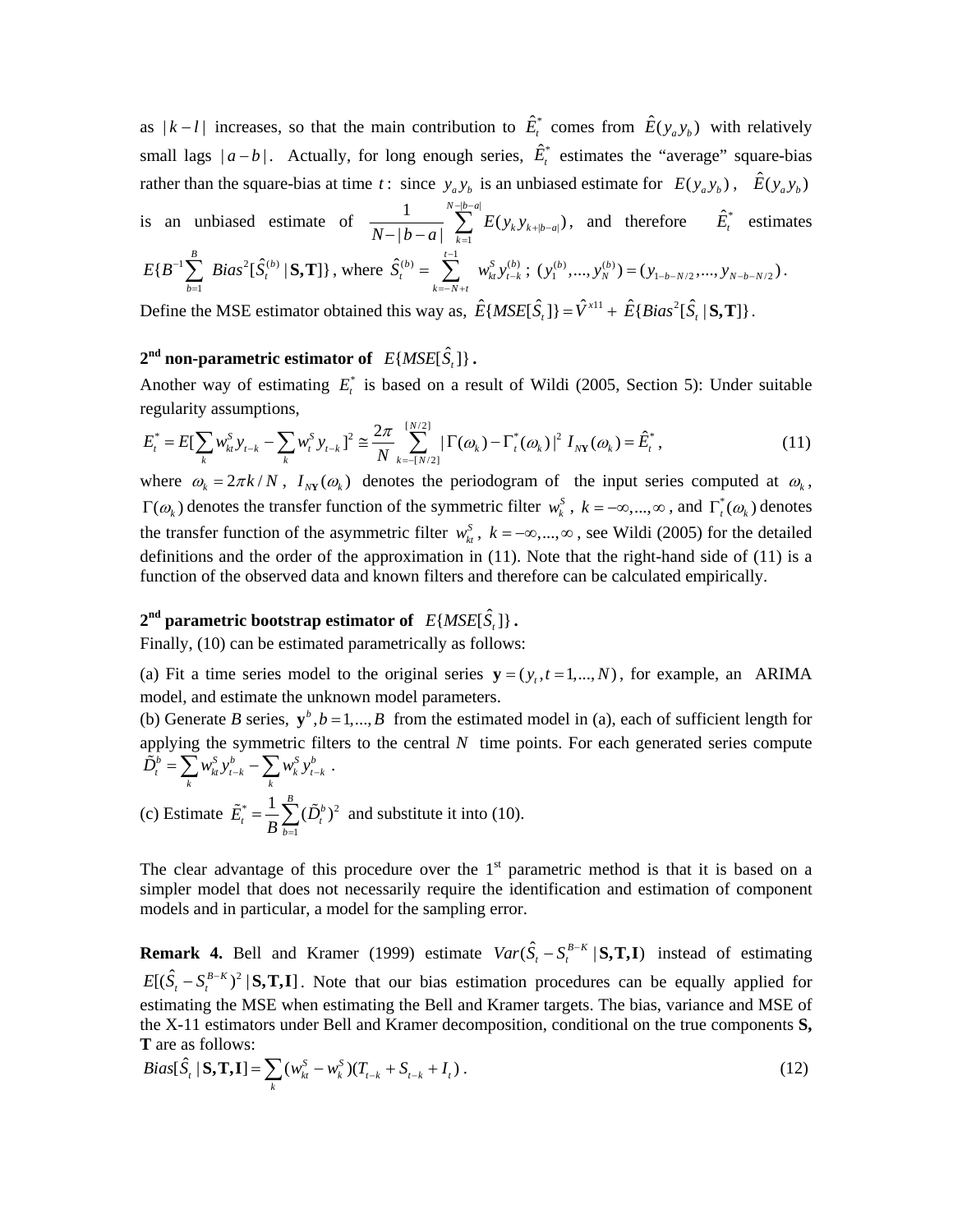$$
Var[\hat{S}_t | \mathbf{S}, \mathbf{T}, \mathbf{I}] = E\{ \left[ \sum_k w_{ki}^S y_{t-k} - E(\sum_k w_{ki}^S y_{t-k} | \mathbf{S}, \mathbf{T}, \mathbf{I}) \right]^2 | \mathbf{S}, \mathbf{T}, \mathbf{I} \} =
$$
  
\n
$$
E\{ \left[ \sum_k w_{ki}^S (y_{t-k} - S_{t-k} - T_{t-k} - I_{t-k}) \right]^2 | \mathbf{S}, \mathbf{T}, \mathbf{I} \} = E[(\sum_k w_{ki}^S \varepsilon_{t-k})^2 | \mathbf{S}, \mathbf{T}, \mathbf{I}] .
$$
\n(13)

$$
MSE[\hat{S}_t] = E[(\hat{S}_t - S_t^{\text{x11}})^2 | \mathbf{S}, \mathbf{T}, \mathbf{I}] = Var[\hat{S}_t | \mathbf{S}, \mathbf{T}, \mathbf{I}] + Bias^2[\hat{S}_t | \mathbf{S}, \mathbf{T}, \mathbf{I}].
$$
\n(14)

Similar expressions are obtained for the trend. The sampling error term,  $\varepsilon$ , can be usually assumed to be independent of the trend, seasonal and irregular components, and therefore the variance in (13) does not depend on the signal. Estimates of the autocovariances of the sampling error can often be calculated from the survey data. Therefore, the MSE of the X-11 estimator with respect to the Bell and Kramer (1999) decomposition can be obtained either by the 1<sup>st</sup> parametric bootstrap procedure, with  $D_t^b = \sum w_{kt}^S y_{t-k}^b - \sum w_k^S (T_{t-k}^b + S_{t-k}^b + I_{t-k}^b)$  or parametric bootstrap procedure, with  $D_t^b = \sum_k w_{kt}^S y_{t-k}^b - \sum_k w_k^S (T_{t-k}^b + S_{t-k}^b + I_{t-k}^b)$  or

$$
B_t^b = \sum_k (w_{kt}^S - w_k^S)(T_{t-k}^b + S_{t-k}^b + I_{t-k}^b), \text{ or by estimating, similarly to (10),}
$$
  

$$
\hat{E}\{\text{Bias}^2[\hat{S}_t | \mathbf{S}, \mathbf{T}, \mathbf{I}]\} = \max[0, \ \hat{E}_t^* - \sum_k \sum_l (w_{kt}^S - w_k^S)(w_{lt}^S - w_l^S)C\hat{o}v(\varepsilon_{t-k}, \varepsilon_{t-l})\ ],
$$
 (15)

and

$$
\hat{E}\{MSE[\hat{S}_t]\} = \sum_k \sum_l w_{kt}^S w_{lt}^S C \hat{\sigma} v(\varepsilon_{t-k}, \varepsilon_{t-l}) + \hat{E}\{Bias^2[\hat{S}_t | \mathbf{S}, \mathbf{T}]\}.
$$

#### **3. Simulation study**

We illustrate the results of Section 2 by use of simulations. The simulations use the models fitted to the series "Education and Health Services employment" (EDHS), with observations from January, 1996 through December, 2005, (*N*=120). Our interest in this series is in the month-tomonth change in employment. As explained in Scott, *et al*. (2004), we consider the log ratios of the EDHS series, corrected for outliers as the original series (see Remark 1).

We consider as the main objectives of the study the estimation of the trend and the seasonally adjusted (SA) series. Hence, by the decomposition (3), the "X-11 SA series" is,  $A_t^{x11} = Y_t - S_t^{x11}$ .

The X-11 estimate of the SA series is defined as  $\hat{A}_t = y_t - \hat{S}_t = \sum_k w_{kt}^A y_{t-k}$  where  $w_{0t}^A = 1 - w_{0t}^S$ ,

$$
w_{kt}^A = -w_{kt}^S, \ \ k \neq 0.
$$

Our study consists of the following steps:

*Step 1*. Fit an ARIMA model to the observed series using X-12-ARIMA.

*Step 2*. Apply signal extraction to estimate parameters of a model for the signal by use of the REGCMPNT program (Bell, 2003), accounting for the presence of the sampling error component. (We model this component using the autocovariance estimates of the sampling errors as computed by the Bureau of Labor Statistics.)

*Step 3*. Decompose the signal model into component models employing the experimental software X-12-SEATS.

The models and parameter estimates used in the simulation study are as follows: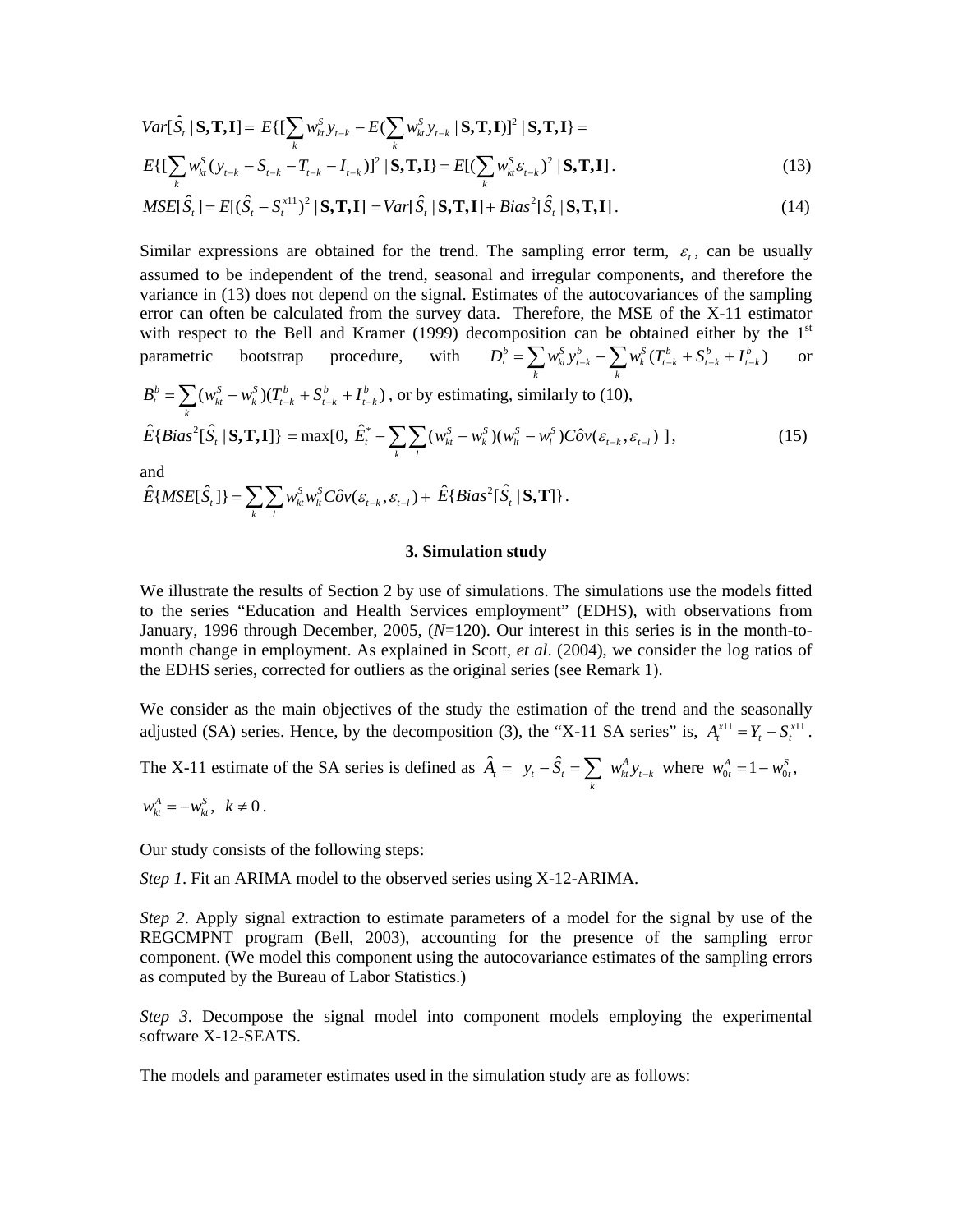*Trend-T<sub>r</sub>*;  $ARIMA(1,1,2)$  with parameters -.90, .06, -.94 and disturbance variance 0.5;

*Seasonal component-*  $S_t$ ; ARIMA(11,0,11) model with AR-coefficients equal to 1, MAcoefficients equal to, .70, .42, .17, -.04, -.20, -.30, -.37, -.39, -.38, -.34, -.28, and disturbance variance 4.5;

*Irregular component-* $I_t$ *;* white noise with disturbance variance 18.0;

Sampling error- $\varepsilon$ <sub>t</sub>; MA(1) with MA-coefficient -.15 and disturbance variance 58.68.

*Step 4*. Generate independently 3,000 series from the component models developed in Step 3 and add them up to form new original series  $y_t^b$ ,  $b = 1,...,3000$ . Each generated series has length  $N+96$ ,  $N=120$ , so that the application of X-11 to the whole series produces values that are approximately equal to the "final" X-11 values for the central *N* points. Store the series  $y_t^b$  and their components,  $b = 1, \ldots, 3,000$ .

*Step 5*. Fix the form of the X-11-ARIMA model fitted to the original series. Re-estimate the parameters of the ARIMA models for each series generated in Step 4 and compute the filter weights  $w_{kt}^{A}$  and  $w_{kt}^{T}$ , reflecting also the backcasts and forecasts produced by the estimated ARIMA model identified for the series.

*Step 6*. For each series generated in Step 4 and the weights obtained in Step 5 define,

$$
\hat{A}_{t}^{b} = \sum_{k} w_{kt}^{A} y_{t-k}^{b}, \qquad \hat{T}_{t}^{b} = \sum_{k} w_{kt}^{T} y_{t-k}^{b}, \n\tilde{A}_{t}^{b} = E(\hat{A}_{t}^{b} | \mathbf{T}^{b}, \mathbf{S}^{b}) = \sum_{k} w_{kt}^{A} (T_{t-k}^{b} + S_{t-k}^{b}), \qquad \tilde{T}_{t}^{b} = E(\hat{T}_{t}^{b} | \mathbf{T}^{b}, \mathbf{S}^{b}) = \sum_{k} w_{kt}^{T} (T_{t-k}^{b} + S_{t-k}^{b}), \nA_{t}^{x11,b} = \sum_{k} w_{k}^{A} (T_{t-k}^{b} + S_{t-k}^{b}), \qquad T_{t}^{x11,b} = \sum_{k} w_{k}^{T} (T_{t-k}^{b} + S_{t-k}^{b}), \nB_{t}^{A,b} = Bias[\hat{A}_{t}^{b} | \mathbf{S}^{b}, \mathbf{T}^{b}] = \sum_{k} (w_{kt}^{A} - w_{k}^{A}) (T_{t-k}^{b} + S_{t-k}^{b}), \nB_{t}^{T,b} = Bias[\hat{T}_{t}^{b} | \mathbf{S}^{b}, \mathbf{T}^{b}] = \sum_{k} (w_{kt}^{T} - w_{k}^{T}) (T_{t-k}^{b} + S_{t-k}^{b}), \qquad t = 48,..., N + 48; b = 1,...,3,000.
$$

*Step 7.* Compute the Empirical Root MSE of the X-11 estimators with respect to the 'true components'  $A^b$ ,  $T^b$  and with respect to the 'X-11 components'  $A^{x11,b}$ ,  $T^{x11,b}$ , and the Empirical Standard Deviation (SD) of the X-11 estimators.

$$
RMSE_{\text{T,S}}(\hat{A}_{t}) = \sqrt{\frac{1}{3,000} \sum_{b=1}^{3,000} (\hat{A}_{t}^{b} - A_{t}^{b})^{2}}, \qquad RMSE_{\text{T,S}}(\hat{T}_{t}) = \sqrt{\frac{1}{3,000} \sum_{b=1}^{3,000} (\hat{T}_{t}^{b} - T_{t}^{b})^{2}};
$$
\n
$$
RMSE_{x11}(\hat{A}_{t}) = \sqrt{\frac{1}{3,000} \sum_{b=1}^{3,000} (\hat{A}_{t}^{b} - A_{t}^{x11,b})^{2}}, \qquad RMSE_{x11}(\hat{T}_{t}) = \sqrt{\frac{1}{3,000} \sum_{b=1}^{3,000} (\hat{T}_{t}^{b} - T_{t}^{x11,b})^{2}};
$$
\n
$$
SD(\hat{A}_{t}) = \sqrt{\frac{1}{3,000} \sum_{b=1}^{3,000} (\hat{A}_{t}^{b} - \tilde{A}_{t}^{b})^{2}}, \qquad SD(\hat{T}_{t}) = \sqrt{\frac{1}{3,000} \sum_{b=1}^{3,000} (\hat{T}_{t}^{b} - \tilde{T}_{t}^{b})^{2}}.
$$

*Step 8*. For each generated series estimate the square bias,  $E{Bias^2[\hat{A}, |S,T]}$ , by use of the 1<sup>st</sup> non-parametric estimator, and the variances of the X-11 estimators by the method developed in Pfeffermann (1994). Denote the estimates by  $\hat{B}^2(\hat{A}_r^b)$ ,  $\hat{B}^2(\hat{T}_r^b)$ ;  $\hat{V}(\hat{A}_r^b)$ ,  $\hat{V}(\hat{T}_r^b)$ , and define,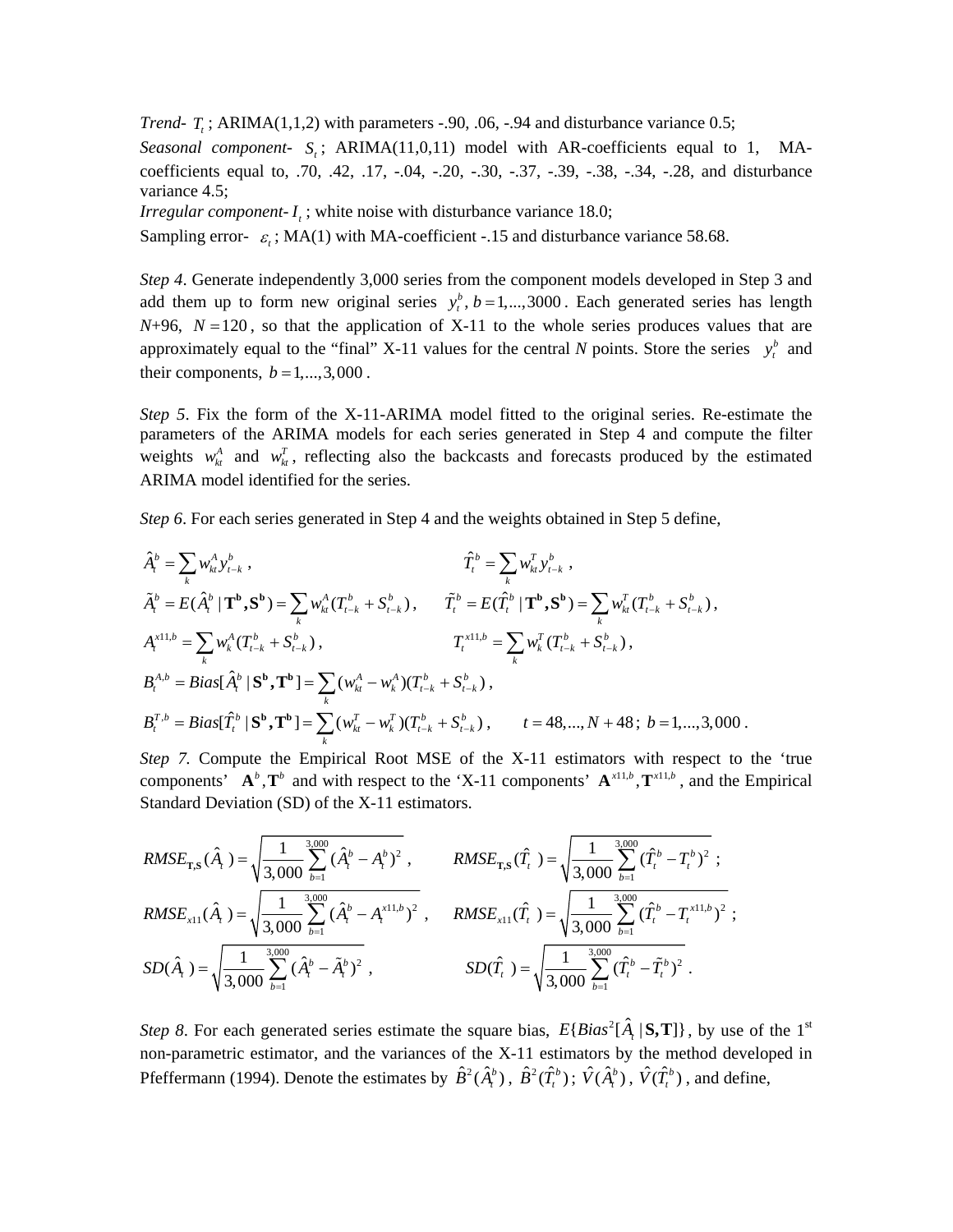$$
\hat{SD}(\hat{A}_{t}) = \sqrt{\frac{1}{3,000} \sum_{b=1}^{3,000} \hat{V}(\hat{A}_{t}^{b})}, \ \hat{SD}(\hat{T}_{t}) = \sqrt{\frac{1}{3,000} \sum_{b=1}^{3,000} \hat{V}(\hat{T}_{t}^{b})},
$$
\n
$$
\hat{RMSE}(\hat{A}_{t}) = \sqrt{\frac{1}{3,000} \sum_{b=1}^{3,000} (\hat{V}(\hat{A}_{t}^{b}) + \hat{E}\left\{Bias^{2}[\hat{A}_{t}^{b} | \mathbf{S}, \mathbf{T}]\right\})},
$$
\n
$$
\hat{RMSE}(\hat{T}_{t}) = \sqrt{\frac{1}{3,000} \sum_{b=1}^{3,000} (\hat{V}(\hat{T}_{t}^{b}) + \hat{E}\left\{Bias^{2}[\hat{T}_{t}^{b} | \mathbf{S}, \mathbf{T}]\right\})}.
$$

In addition, we computed also the RMSEs and SDs when estimating the Bell and Kramer (1999) targets: For this, Step 6 is replaced by,

$$
A_t^{B-K,b} = \sum_k w_k^A (T_{t-k}^b + S_{t-k}^b + I_{t-k}^b), T_t^{B-K,b} = \sum_k w_k^T (T_{t-k}^b + S_{t-k}^b + I_{t-k}^b),
$$
  
\n
$$
B_t^{A,b} = Bias[\hat{A}_t^b | \mathbf{S}^b, \mathbf{T}^b] = \sum_k (w_{ki}^A - w_{k}^A)(T_{t-k}^b + S_{t-k}^b + I_{t-k}^b),
$$
  
\n
$$
B_t^{T,b} = Bias[\hat{T}_t^b | \mathbf{S}^b, \mathbf{T}^b] = \sum_k (w_{ki}^T - w_{k}^T)(T_{t-k}^b + S_{t-k}^b + I_{t-k}^b),
$$

Steps 7 and 8 remain the same.

The results of the study are summarized in Figures 1–4.



**Figure 1.** Empirical RMSEs, SDs along with their estimates:  $RMSE_{T,S}(\hat{A})$  is drawn in dashed black,  $RMSE_{x11}(\hat{A})$  is in solid black,  $SD(\hat{A})$  is in red,  $RMSE(\hat{A})$  is in green, and  $\hat{SD}(\hat{A})$  is in blue.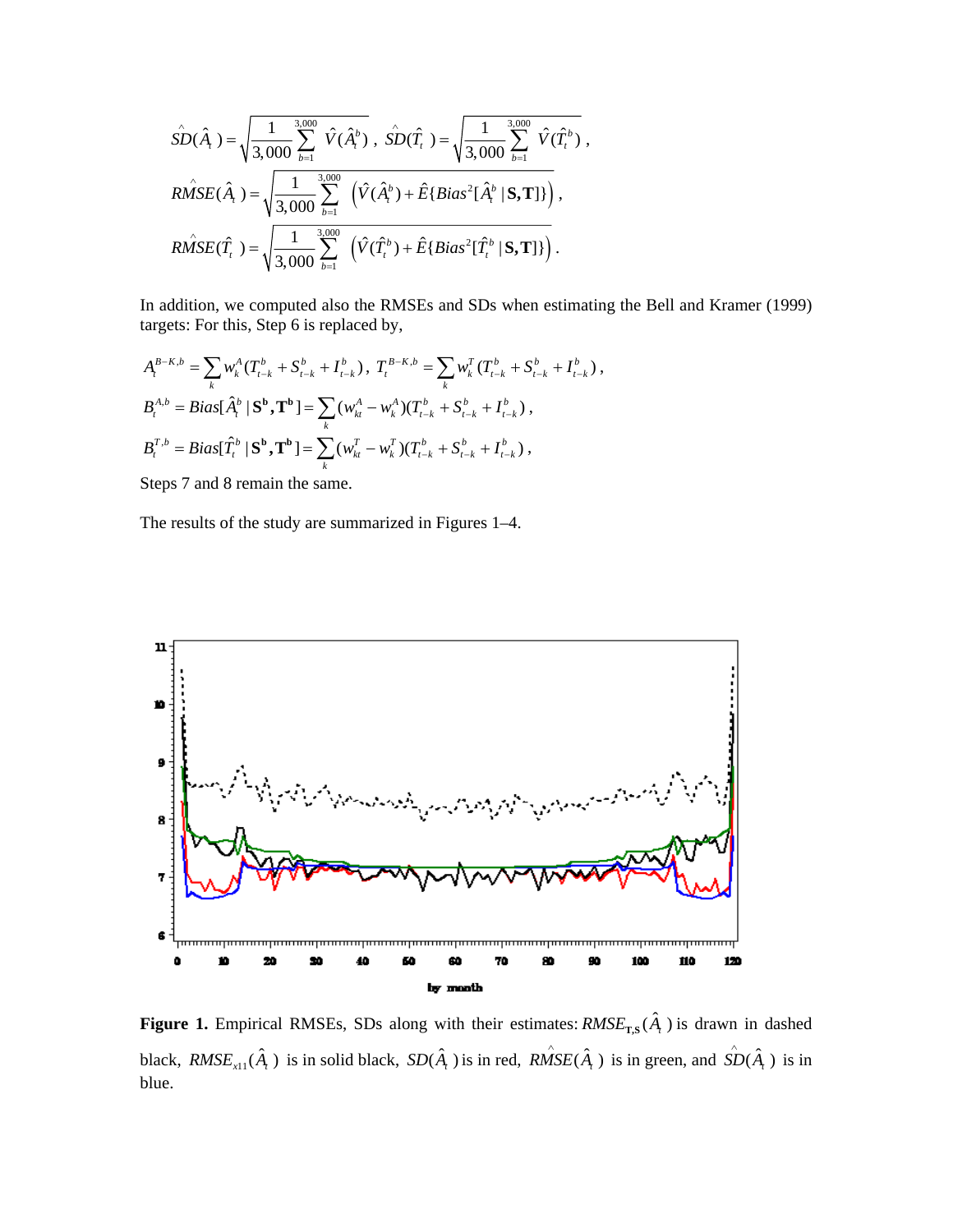

**Figure 2.** Empirical RMSEs, SDs along with their estimates:  $RMSE_{TS}(\hat{T}_t)$  is drawn in dashed black,  $RMSE_{x11}(\hat{T}_t)$  is in solid black,  $SD(\hat{T}_t)$  is in red,  $\hat{RMSE}(\hat{T}_t)$  is in green, and  $\hat{SD}(\hat{T}_t)$  is in blue.



**Figure 3.** Empirical RMSEs along with their estimates:  $RMSE_{T,S}(\hat{A}_{t})$  is drawn in dashed black,  $RMSE_{B-K}(\hat{A})$  *is in solid black, and*  $\hat{RMSE}_{B-K}(\hat{A})$  *<i>is in green.*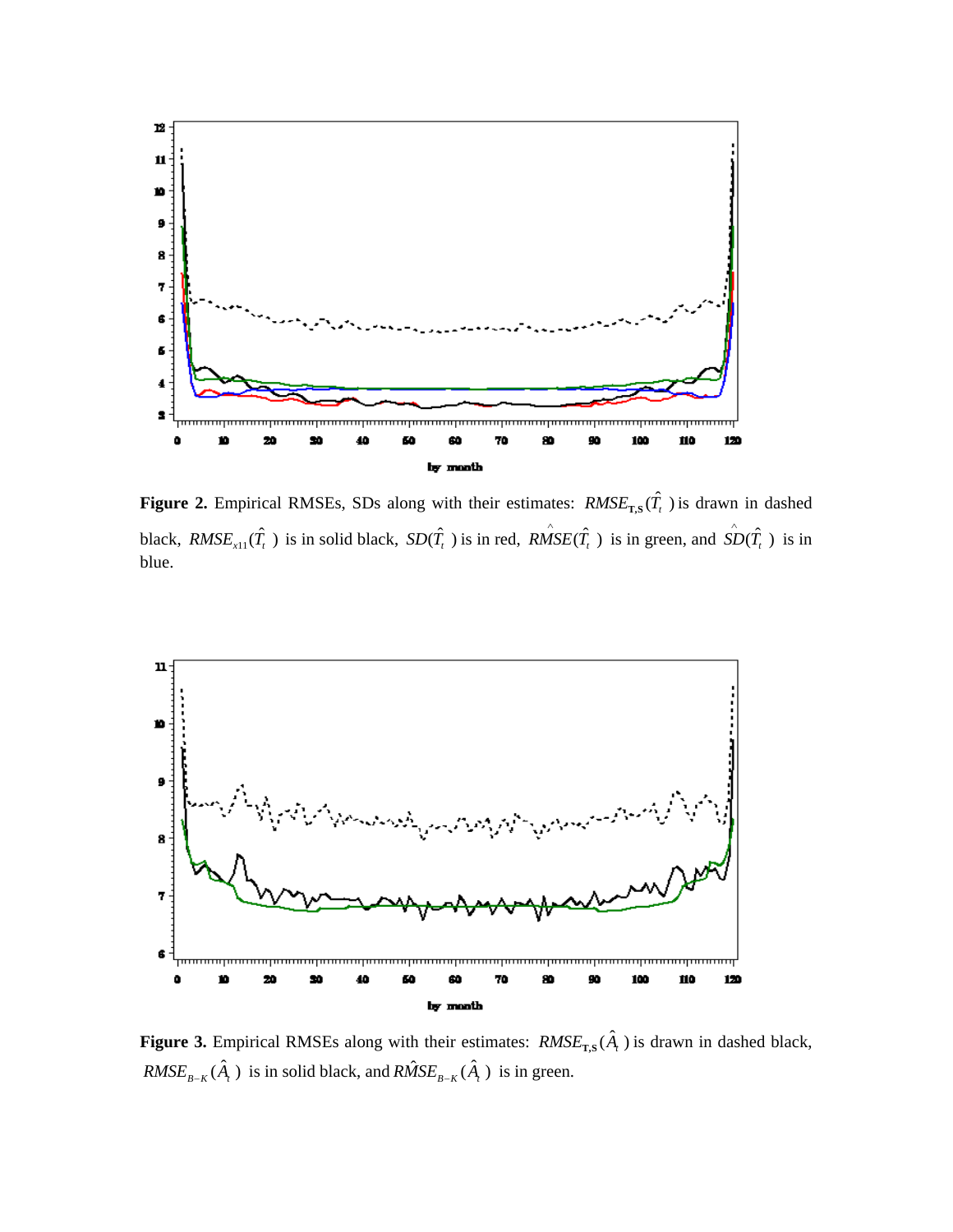

**Figure 4.** Empirical RMSEs along with their estimates:  $RMSE_{TS}(\hat{T})$  is drawn in dashed black,  $RMSE_{B-K}(\hat{T}_t)$  is in solid black, and  $\hat{RMSE}_{B-K}(\hat{T}_t)$  is in green.

### Conclusions from simulation study

1) The Empirical RMSEs of the X-11 estimators when estimating the hypothetical components in (1) are higher than the Empirical RMSEs when estimating the "X-11 components", illustrating that the X-11 decomposition is different from the 'model-dependent' decomposition used in the simulations**.**

2) For the 5 years in the center of the series, the X-11 estimators are almost unbiased when estimating the newly defined X-11 components, but at the beginning and at the end of the series there are non-negligible biases.

3) Pfeffermann (1994) variance estimates approximates closely the empirical variances of the X-11 seasonally adjusted estimators when estimating the X-11 SA component, and overestimates slightly the empirical variance of the X-11 Trend estimator when estimating the X-11 trend.

4) The proposed RMSE estimator approximates closely the empirical RMSE when estimating the newly defined components, except for SA component at the very ends of the series. Note that in our study we extend the length of original series only by 96 time points (see Step 4) so that the application of X-11 to the whole series produces values that are *only approximately* equal to the "final" X-11 values for the central *N* points, the latter probably implies some underestimation at the very ends.

5) Conclusions 1, 2 and 4 remain correct for the Bell and Kramer decomposition.